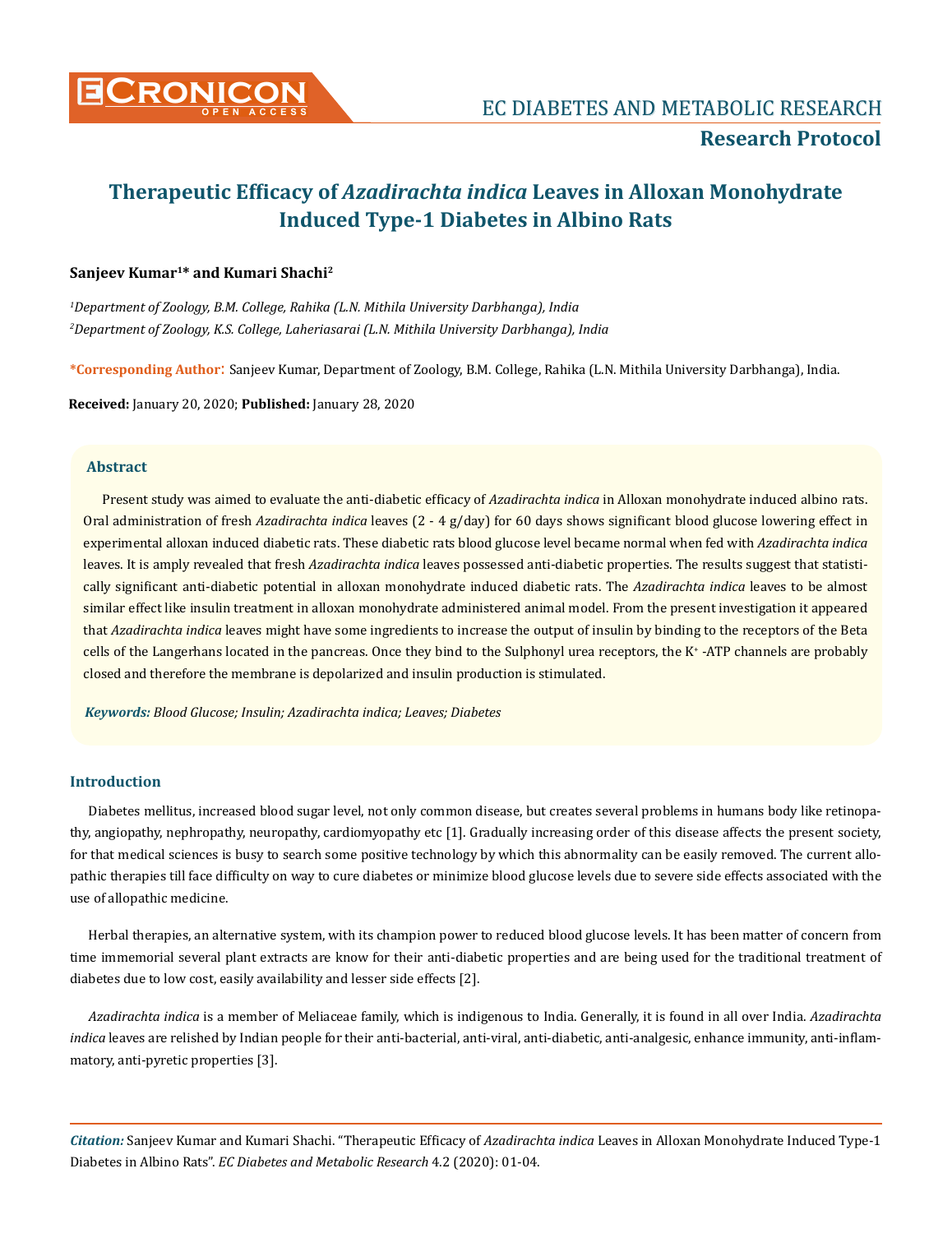## **Aim of the Study**

The aim of present study was to investigate the effect of *Azadirachta indica* leaves on blood glucose in normal and alloxan diabetic rats given after successful establishment of type-1 diabetes to examine its role as therapeutic efficacy and to see its influence, if any prevention of the type-1 diabetes.

## **Materials and Methods**

- 1. Plant materials *Azadirachta indica* leaves were collected from ruler area of Darbhanga, India.
- 2. Albino rats (175 210g) were used as experimental animals. All animals are procured from local supplier of animals. The albino rats are acclimatized for 10 days. All animals were fed with rodent pellet diet. Water was allowed to ad-libitum under strict hygienic condition.
- 3. Induction of Diabetes: Fasting blood glucose was determined after depriving food for 12 hours. Diabetes was induced by single intra-peritoneal injection of (150 mg/kg body weight) alloxan monohydrate sterile saline. Alloxan is a toxic glucose analogue which selectively destroys insulin producing cells in pancreas. This causes insulin dependent diabetes mellitus called "alloxan diabetes" [4].

#### **Experimental design**

- Group A- Normal rats
- Group B- Diabetic control
- Group C- Insulin treatment group
- Group D- Azadirachta *indica* leaves treatment group

72 hours of alloxan monohydrate injection the diabetic rats (blood glucose levels greater than 270 mg/dl) were separated. Treatment was started except normal rats and diabetic control rats. During experimental period, animals in all groups were given to standard water and pellet diet. Blood glucose were monitored by digital glucometer.

# **Results and Discussion**

| <b>Experimental Group</b>  | Fasting blood glucose (mg/dl) |                   |                  |                  |
|----------------------------|-------------------------------|-------------------|------------------|------------------|
|                            | $15th$ Day                    | $30th$ Day        | $45th$ Day       | $60th$ Day       |
| Group A- Normal Rats       | $90.93 \pm 1.56$              | $88.02 \pm 3.16$  | $85.02 \pm 3.16$ | $82.02 \pm 0.31$ |
| Group B-Diabetic Control   | $293 + 1.41$                  | $290 \pm 1.40$    | $296 \pm 1.40$   | $293 \pm 2.13$   |
| Group C- Insulin Treatment | $160 \pm 5.30$                | $138.23 \pm 5.14$ | $109 \pm 2.8$    | $106 \pm 2.6$    |
| group                      | P < 0.05                      | P < 0.05          | p < 0.05         | p < 0.05         |
| Group D-Azadirachta indica | $159 \pm 2.63$                | $150 \pm 2.63$    | $112 \pm 3.10$   | $109 \pm 3.75$   |
| treatment group            | P < 0.05                      | P < 0.05          | P < 0.05         | P < 0.05         |

*Table 1: Effect of Azadirachta indica Leaves in Alloxan Induced diabetic rats and normal rats. Values are Mean ± SEM, n = 10, P < 0.05 Vs diabetic Control.*

*Citation:* Sanjeev Kumar and Kumari Shachi. "Therapeutic Efficacy of *Azadirachta indica* Leaves in Alloxan Monohydrate Induced Type-1 Diabetes in Albino Rats". *EC Diabetes and Metabolic Research* 4.2 (2020): 01-04.

02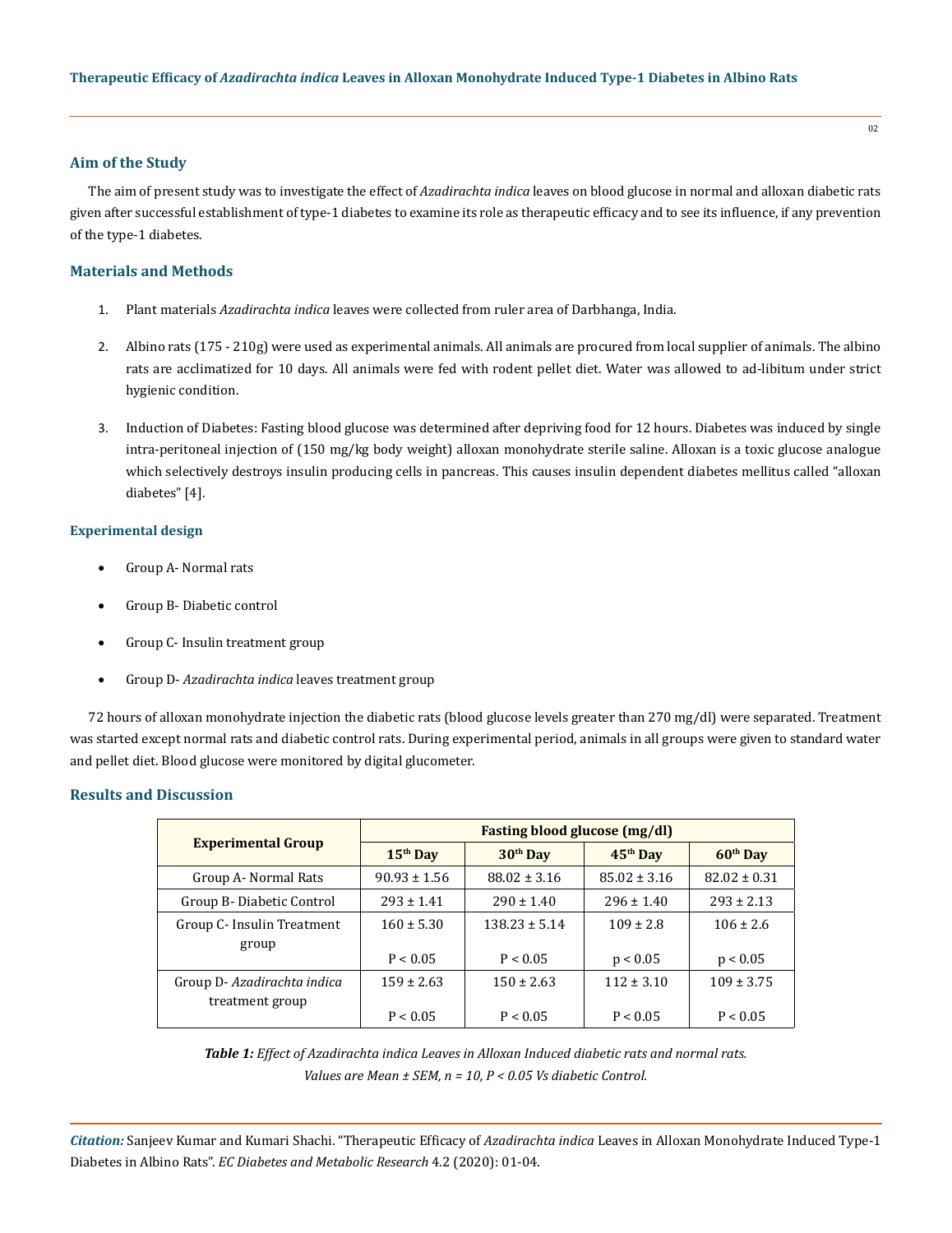A marked rise in fasting blood glucose level were observed when compared to normal control rats. Anti- hyperglycemic activity was observed in Azadirachta indica leaves fed rats on 15<sup>th</sup>, 30<sup>th</sup>, 45<sup>th</sup> and 60<sup>th</sup> days post treatment. However anti- hyperglycemic effect of Aza*dirachta indica* leaves was found less effective than that of insulin treatment group.

The results of the present study indicated that *Azadirachta indica* leaves do have the property to reduce the blood glucose. Alloxan monohydrate induce free radical production and causes tissue injury. The pancreas are susceptible to such damage. It appears that *Azadirachta indica* leaves have tissue protective function. However, stimulation of beta cells and subsequent release of insulin cannot ruled out in this regard. Estimation of insulin level, here might give insight into the mechanism.

Nevertheless, there is no doubt in the *Azadirachta indica* leaves have therapeutic effect on blood glucose level. To elucidate the mechanism of action and to project this Indian champion plant as an therapeutic target, further investigation are needed. Shailey and Basir [5] has reported that oral administration of aqueous leaves and bark extract of *Azadirachta indica* lead to marked lowering of blood glucose level in normal and alloxan induced diabetic rats.

Saleem., *et al.* [6] also demonstrated that ethanolic extract of *Azadirachta indica* leaves and seed possess hypoglycemic activity in alloxan induced diabetic rats. Present investigation suggested hypoglycemic effects of *Azadirachta indica* leaves.

*Azadirachta indica* leaves has been widely used for curing various ailments due to its tremendous potential. The present study will be helpful in establishing a scientific basis for therapeutic uses of the plant leaves of *Azadirachta indica*. However much more studies are still required to explore other potential of this plant leaves.

#### **Conclusion**

This research appears that *Azadirachta indica* leaves works as anti-diabetic agent. So, this plant leaves will be helpful in treating the diabetes in ruler India due to low cost, easily availability and lesser side effects associated with the use of this plant leaves.

#### **Acknowledgement**

The authors are thankful to Head, University Department of Zoology, L.N. Mithila University Darbhanga, India for the lab facilities provided. The authors are also thankful to Mr. Dinesh Munot Explicit Chemical Pvt. Ltd. Pune for providing free sample of Alloxan monohydrate for the present investigation.

Dr. N.K. Dubey, Retd. Prof. P.G Department of Zoology, L.N. Mithila University Darbhanga, India thankfully acknowledged for their kind cooperation during present investigation.

## **Bibliography**

- 1. Hung THW., *et al*. "Anti-diabetic action of *Punica granatum* [flower extract: Activation of PPAR-Y and identification of an active compo](https://www.researchgate.net/publication/255820219_Anti-diabetic_action_of_Punica_granatum_flower_extract_Activation_of_PPAR-g_and_identification_of_an_active_component)nent". *[Toxicology and Applied Pharmacology](https://www.researchgate.net/publication/255820219_Anti-diabetic_action_of_Punica_granatum_flower_extract_Activation_of_PPAR-g_and_identification_of_an_active_component)* 207.2 (2005): 160-169.
- 2. Sarvanan G and Leelavinothan P. "Effect of *Syzygium cumini* [bark on blood glucose, plasma glucose and C-peptide in steptozotocin](http://endometabol.com/en/articles/74968.html) Induced diabetic rats". *[International Journal of Endocrinology and Metabolism](http://endometabol.com/en/articles/74968.html)* 4 (2006): 96-105.
- 3. Satyanarayan K., *et al*[. "Molecular approach to identify anti-diabetic potential of](https://www.ncbi.nlm.nih.gov/pmc/articles/PMC4630690/) *Azadirachta indica*". *Journal of Ayurveda and Integrative Medicine* [6.3 \(2015\): 165-175.](https://www.ncbi.nlm.nih.gov/pmc/articles/PMC4630690/)
- 4. [Lenzen S. "The mechanism of Alloxan and steptozotocin induced diabetes".](https://www.ncbi.nlm.nih.gov/pubmed/18087688) *Diabetologia* 51 (2008): 216-226.

*Citation:* Sanjeev Kumar and Kumari Shachi. "Therapeutic Efficacy of *Azadirachta indica* Leaves in Alloxan Monohydrate Induced Type-1 Diabetes in Albino Rats". *EC Diabetes and Metabolic Research* 4.2 (2020): 01-04.

 $0<sup>3</sup>$